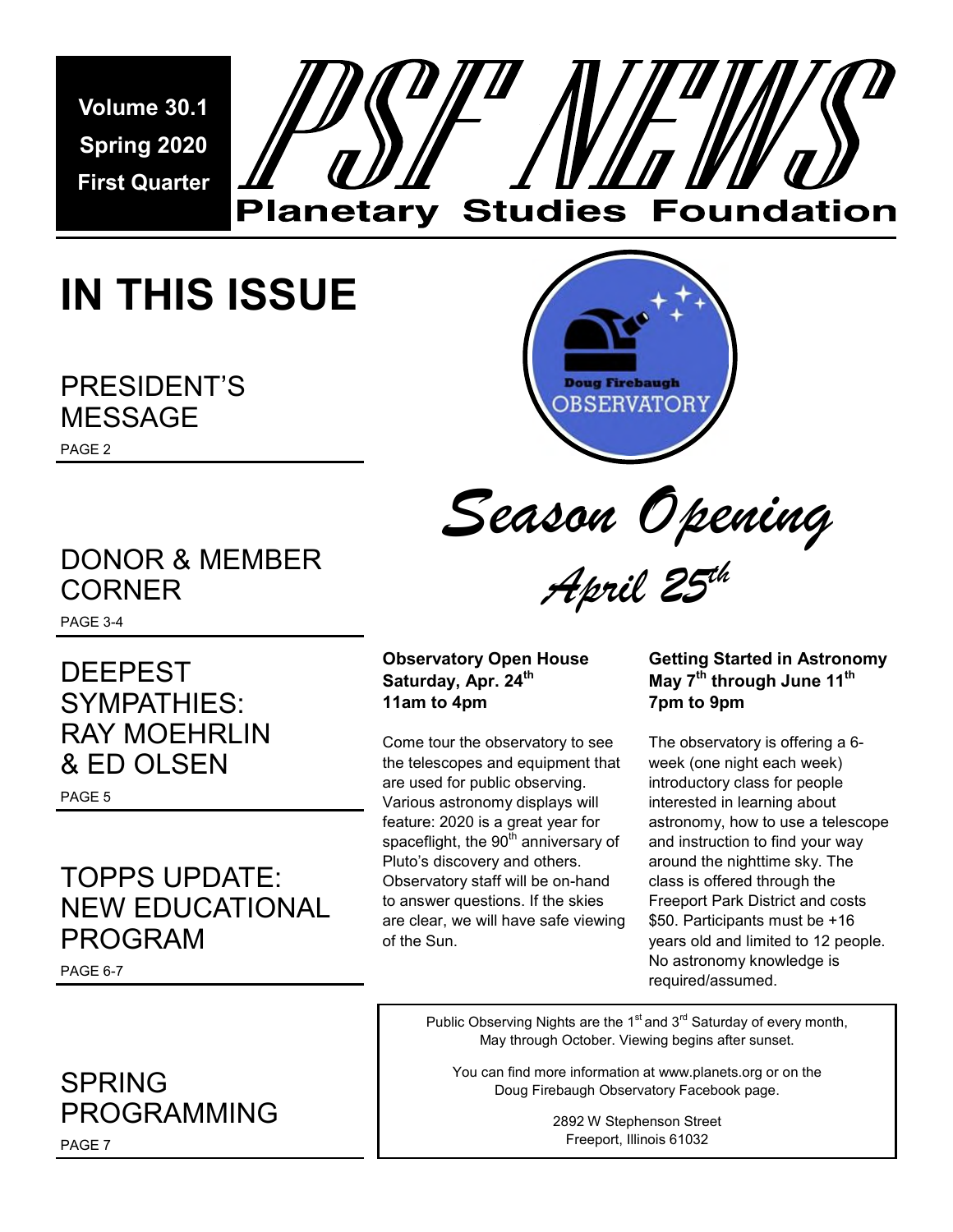### PRESIDENT'S MESSAGE

On February 8<sup>th</sup> your Planetary Studies Foundation celebrated its 31<sup>st</sup> Anniversary. This is an amazing achievement for an organization that has experienced a remarkable series of "ups and downs" over those many years. The glue that has held us together has been the loyalty and dedication of so many diverse people who chose to join our ranks to support our common cause. Together we have shared a love for science and knew the value of education. Looking at our historical records I see we have had members who have walked on the Moon, appeared in television series, achieved a place on the Forbes 400 List and served the educational communities at every level. I certainly do not want to forget everyone else who has contributed so much of their valuable time and financial support over all these years. PSF's success has been a result of the combined efforts of all our members and words cannot properly express how grateful I am to each of you.



 Anniversaries are always a catalyst for me to reflect back and remember all those people who were initially supportive of and involved with the PSF in those early formative years. It is with a sense of sadness that I mention the recent passing of Drs. Raymond Moehrlin and Edward J. Olsen. Ray was one of the original five founding members of the PSF and contributed in so many different ways to the development and success of our organization. I first met Ray in 1976 when I became a member of the faculty at William Rainey Harper College. Over the years we became very close personal friends sharing many common interests. When the idea to build a planetarium for Harper College came about it was obvious that we needed Ray's expertise to make it happen. Included in the early plans for the Harper College Planetarium was a research component for the study and curation of meteorites. During my years at Harper College I had always been involved with meteorite research.

 In 1976 I became a research associate with Dr. Edward J. Olsen at the Field Museum of Natural History in Chicago, Illinois. Knowing and working with Ed was so important to the early development of my scientific career and I will always be in his debt. So it was natural to invite Ed to become one of PSF's first Advisory Board members. Ed was there to guide us in our efforts to achieve international scientific creditability in meteorite research. On the personal level it was Ed who inspired me to apply to the Antarctic Search for Meteorites Program, a program that he helped develop. Participating in that program changed my life forever in so many different ways. Ed Olsen was one of the most productive and respected scientists of his era. His research contributions to the field of meteoritics goes without saying, but he will be best remembered as being a good friend with so many interesting stories to tell. PSF will miss both Ray and Ed, but we will never forget the many contributions they made as friends and colleagues.

#### *Paul P. Sipiera*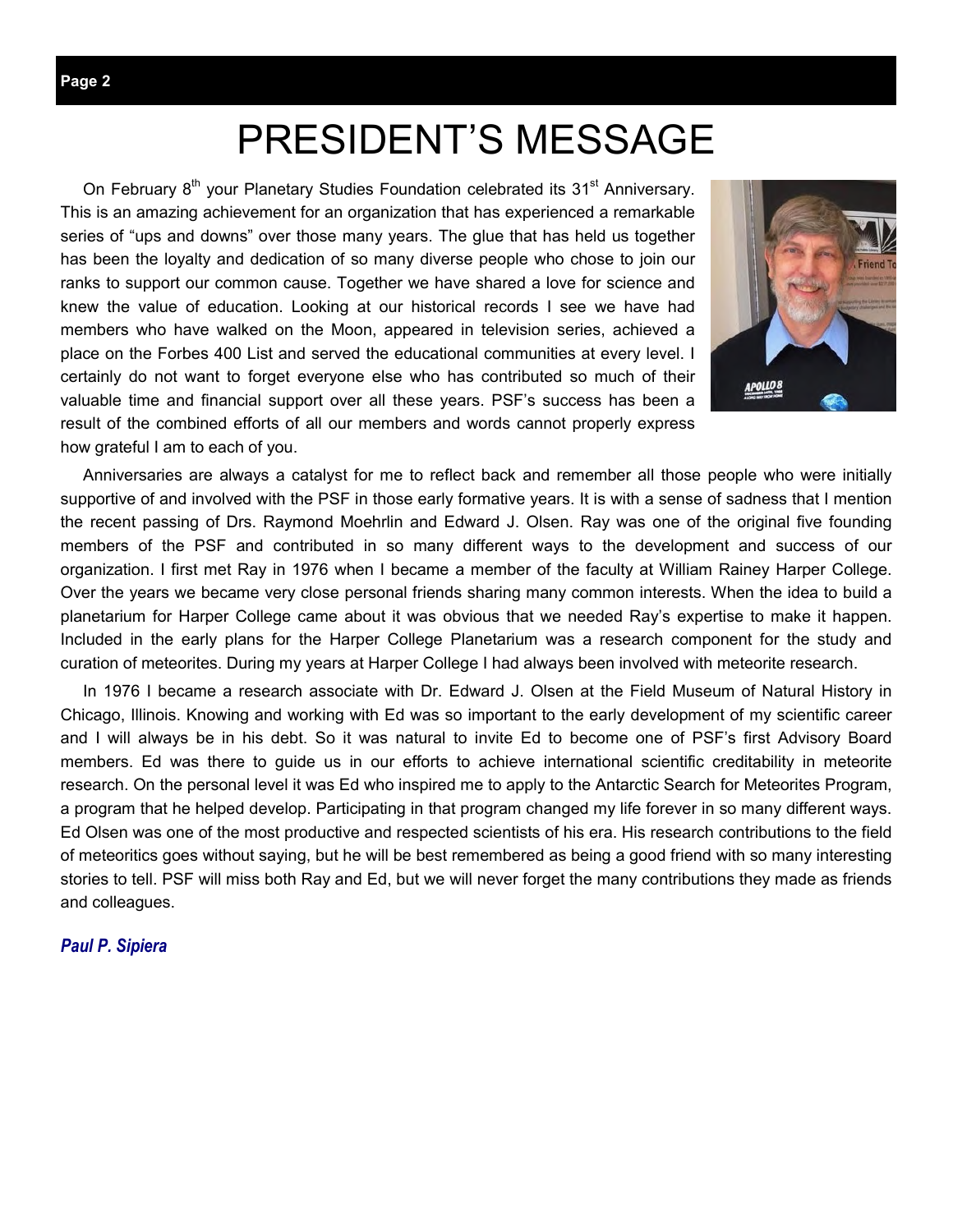### DONORS' SPOTLIGHT

#### **2019 YEAREND ANNUAL FUND**

#### **Douglas Firebaugh Astronomical Observatory**

Harriet Stauffacher

#### **General/Operations Fund**

Anonymous\*\*\* Leo & Karen Baren Kate Butler\* Cecilia Cooper\* James Hagen\* Anne Swan-Johnson Aras Jonikas Richard & Ellie Leary\* John & Jane Yoder\*

#### **Meteorite Research**

Joan & Larry Reylek Ralph Winrich

#### **Student Internship Program**

Anonymous\* Carleton B. Moore Caroline A. Sipiera\* Marilyn E. Quas

#### **2020 SPRING DONATIONS**

#### **General/Operations Fund**

Mary & Alan Becker\*\*\* Matt Harmston\* Paul & Diane Sipiera\*\* Herbert Windolf\*\*

- *Recognizes a donation of \$100 to \$499 \**
- *Recognizes a donation of \$500 to \$999 \*\**
- *Recognizes a donation of \$1,000 & up \*\*\**

Page 3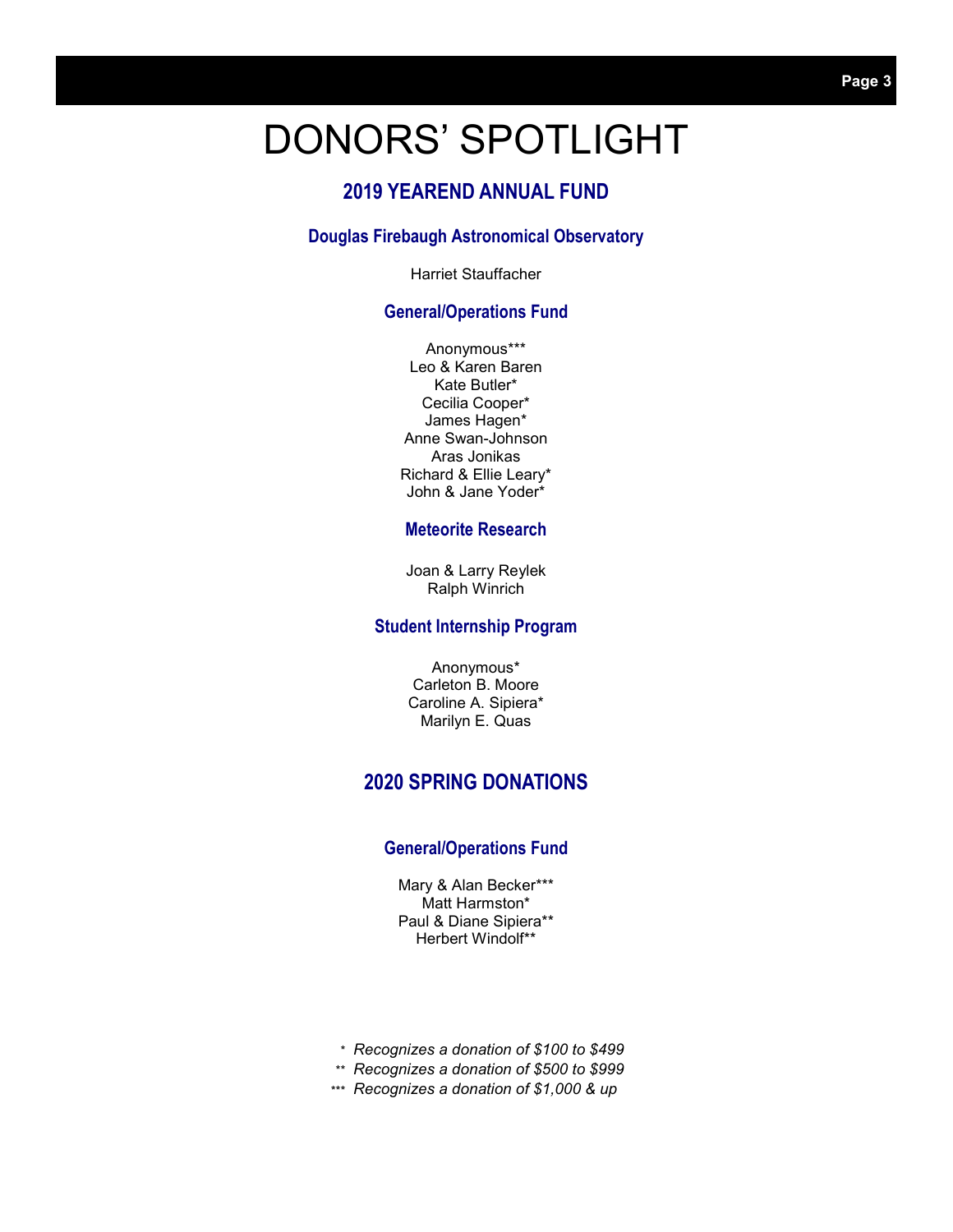**Page 4** 

*CONTINUED FROM PAGE 3* 

#### **In Remembrance of:**

**Cecile L. Krok**  From her loving sister Eugenia Krzyzanski

*In Financial Support of: 1876 Banwarth House & Museum General Operations Student Internship Program* 

**Francis G. Stokes** (CAPT USNR ret.) From his dear friends James & Sandra Napolitan

> *In Financial Support of: General Operations*

## MEMBERS' CORNER

#### **NEW MEMBERS**

#### **Individual Membership**

Alma A. Mariano

#### **RENEWING MEMBERS**

#### **Contributing Membership — Family**

Kevin & Mary Ramsden

#### **Contributing Membership — Individual**

Eugenia Krzyzanski

#### **Family Membership**

Jim, Beth & Alex Baranski Jeff, Judith & Philip Glenn Gary & Mary Jobgen Ken & Kim Thorsen

#### **Individual Membership**

Aras Jonikas Janet Moote Dave Smith Gerald Speer Carol Walmann Ralph Winrich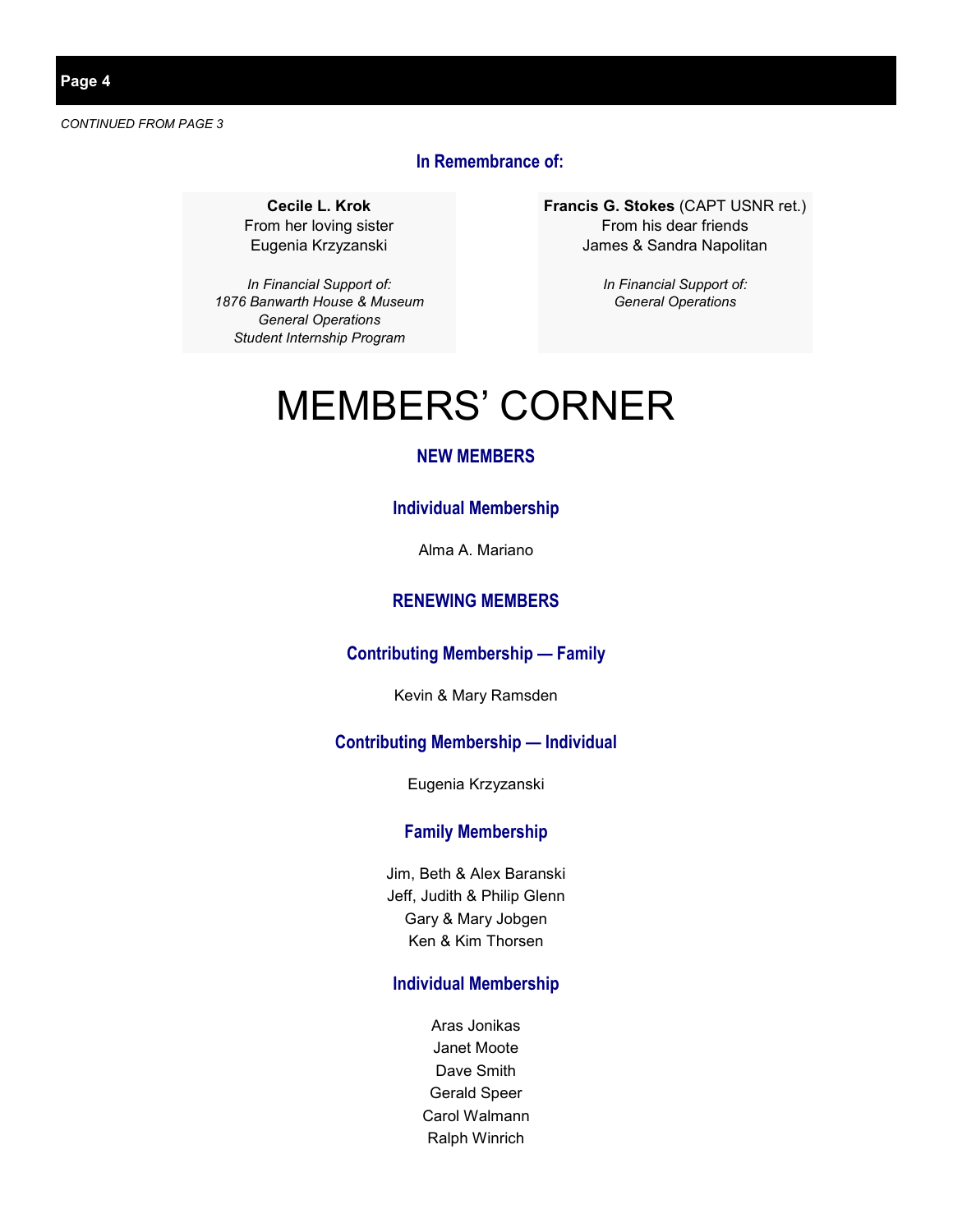### OUR DEEPEST SYMPATHIES

#### **RAY MOEHRLIN**

 Ray Moehrlin was one of the original founders of the PSF along with Paul Sipiera, Mary Becker, Meyer Rudoff and David Lauerman in 1989. These five individuals worked at William Rainey Harper College at that time and shared dreams of how they could promote the sciences of meteorite research and astronomy throughout the Chicago suburbs.

 Ray passed away at the age of 84 on February 6. He was an avid equestrian, runner and kayaker. For most of his professional life, he taught mathematics at William Rainey Harper College in Palatine, IL. He earned a D.A. degree in Mathematics and served as the Staff Organizations Faculty Senate Vice President.

 Ray was very much a family man. He was the loving father of Michael and Greg and proud grandfather of Aaron, Emily, Devin and Madison. Ray enjoyed attending his grandchildren's sporting events.

 Ray and his late wife, Cindy, attended numerous PSF Fundraising Dinners. Most recently, Ray and his son, Mike, attended PSF programs at the Gail Borden Library in Elgin, the Earth & Space Science Museum in Elizabeth and stargazing at Horse Shoe Mound in Galena, IL. Ray will be missed by so many PSF members.

#### **EDWARD J. OLSEN**

 PSF member, Edward "Ed" Olsen, passed away on January 30 at the age of 92. Ed was born and raised in Chicago. Early on, he attended school in Hyde Park and later attended the University of Chicago. He earned his undergraduate and Ph.D in Geology.

 His doctoral dissertation provided the basis for what he considered one of his best papers, a set of thermodynamic calculations that permitted the determination of the specific





temperature and partial water pressure of serpentinization.

 In 1960, Ed became the curator of Mineralogy and Meteorites at Chicago's Field Museum of Natural History. He was instrumental in increasing the number of meteorites in their collection and making specimens easily available to researchers. One of Ed's major contributions was acquiring the largest collection of specimens from the 1969 Murchison meteorite fall in Australia. This particular meteorite has proven to be invaluable for studies dealing with the formation of life on Earth.

 In later years, Ed became involved in research concerning the dinosaur extinction impact event, as originally proposed in 1980 by a team of scientists led by Luis Alvarez. Ed's curiosity would lead him to partner with George McGhee, a paleontologist at Rutgers University and Carl Orth of Los Alamos National Laboratory. Together they would look for evidence for an iridium-rich sedimentary layer that could be used to mark an extinction horizon.

 In addition to his research interests, Ed was associated with the John Deere Planetarium at

Augustana College, Rock Island, IL. He loaned meteorite specimens from the Field Museum for their public displays and participated in the Augustana Space Week Symposium with Neil Armstrong. For his many contributions to the college, Ed was awarded an Honorary Doctor of Humane Letters in 1978. After his retirement from the Field Museum in 1991, Ed continued as an adjunct faculty member at the University of Chicago for another decade. During these years he also acted as a consultant for an exhibit design company for earth science and planetarium exhibits in museums in several U.S. cities.

 Ed had so many interests in history, literature, languages, music and science. Ed had a deep appreciation for the natural world and spent his later years in retirement with his wife Lorain at their home in central Wisconsin. Ed is survived by his wife of 38 years, Lorain Olsen, his daughters Andrea Southwood and Ericka Olsen and his grandson Jacob Taggart. He will be deeply missed by his scientific colleagues and friends who enjoyed so many interesting conversations with him. ♦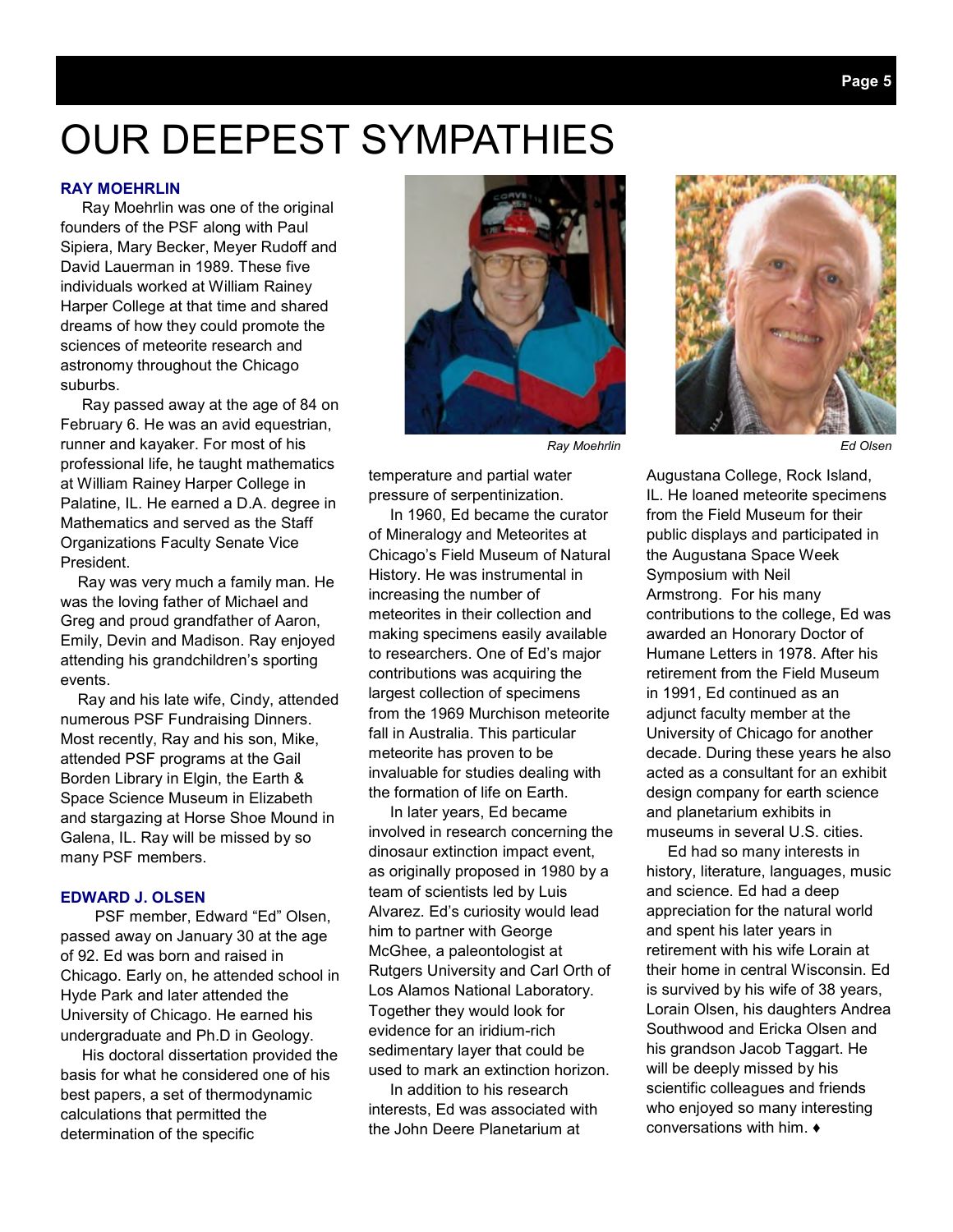# TOPSS UPDATE: "Sponsor A Kilo" Program

By: Grant Harkness

 What kid doesn't like rocks? Sure, not everyone of them is passionate on the subject, but present something special and you'll likely have a gaggle of eager onlookers!

 That's the concept behind the new "Sponsor A Kilo" program. In partnership with PSF, The Organization for the Proliferation of Space Studies (TOPSS) has successfully launch a now-global starter kit for educators in the Pre-K through  $12<sup>th</sup>$  grade space.

 Containing 1kg of assorted chondrites, sandpaper, a USB microscope and a book, this \$100 kit offers a way to inject meteorites into the classroom like no other option currently available! We've seen rave reviews from our current program participants, with uses ranging from simple explanations of meteorites to utilizing the specimens to create impact craters to demonstrate concepts in physics.

 Along with the kits, students get a solid introduction to meteorites with Paul Sipiera's book in-hand. The fundamentals conveyed in the text pair perfectly with the program goals and create a better sense of

understanding to not only the students but also the eager teachers and program instructors. Acting as a launch pad, this kit has since sparked many great conversations in participating classrooms and will continue to do so as the program spreads.

 TOPSS has also partnered with meteorite programs in India, Italy and Japan, along with stateside installations in Alaska, Alabama, Iowa, Michigan, Texas and Wisconsin. Upcoming additions include Ireland, Germany and further expansion in India and throughout the United States.

 Beyond the exciting world of meteorites and into the realm of astronomy, TOPSS continues to build a bright path for educators and students! Two new astronomy programs launched near the end of 2019, one with Creative Montessori School in Homewood, Alabama and the other with Mahone Middle School in Kenosha, Wisconsin. Both venues present unique opportunities by virtue of their design alone, making perfect partners and test beds for creative educational approaches.

 Creative Montessori School received a full sponsorship from TOPSS by way of a fund maintained for just this purpose. The sponsorship included day/night telescopes with eyepieces and filters for their area, a meteorite lab with slices, whole specimens, microscope and book, along with a book stipend to reinforce their current selection.

 The meteorites and microscope were an instant hit with the students and the natural excitement of our partnered educator, Sara Glassman, radiated throughout the school! The day and night capabilities of the telescope were very much appreciated and allowed the school to better meet the schedule needs of the younger students and to expand availability.

 Following a robust injection of funds from sales of meteorite specimens, a partnership was forged with Mahone Middle School in Kenosha, Wisconsin. They have since become our flagship for the "Reach For The Stars" sponsorship model. This model has seen the school's STEM Coordinator and Astronomy Club head, Brittany Chase, receive a tailored astronomy



*Photos submitted by Creative Montessori School in Homewood, AL (left) and our partnered outreach program in Houston, TX (right)*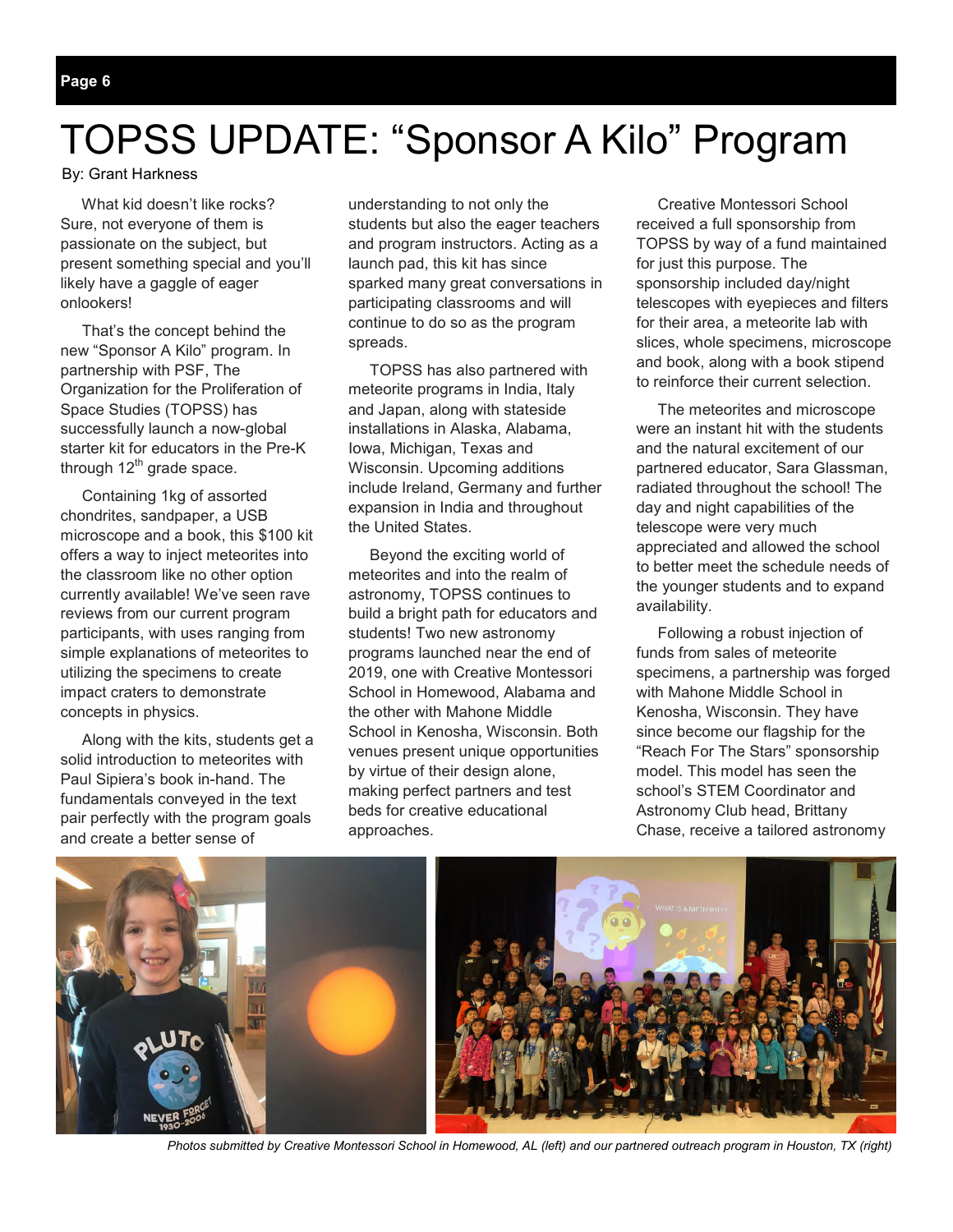club, filled to the brim with potential! It included a 10 inch Dobsonian telescope, eyepieces and filters to address light pollution and local needs, solar observation glasses, a full meteorite lab, a "Moon to Mars" kit with lunar and Martian specimens, a set of three customized tablets with apps for rocket modeling and astronomy, along with books and continued operational support. They are now beginning to incorporate the full complement of resources into their club design and are excited by what the future now holds for their students!

 New planting will occur in March for the Wilton High School Interplanetary Agriculture hydroponics unit, utilizing cutting effluent as plant food. Next school year TOPSS will be launching a unit focused on industrial effluent capture and utilization as it relates to planned development and mining operations at future Mars settlements. This will see high school students plant seeds in actual shergottite powder captured from cutting activities, a process that simulates conditions we will encounter on Mars.

 With a broad offering of sponsor and membership options, the future of TOPSS and their partnered educators looks endlessly bright! With a global canvas and an endless appetite for development and expansion, TOPSS looks forward to continuing their robust partnership with PSF and spreading the excitement of space-related STEM to all corners of the world!

 Visit us online to become a member or sponsor a project or goal, donate or seek sponsorship for your educational entity.

**Contact Us:**  info@expandspacestudies.org

**Membership Options:**  www.expandspacestudies.org/membership

**Sponsorship Options:**  www.expandspacestudies.org/sponsorship

### SPRING EVENTS

#### **Gem, Mineral and Fossil Show: March 28 & 29 Hawkeye Downs Expo Center, Cedar Rapids IA**

Hosted by Cedar Valley Rocks and Mineral Society, this year's theme is *Meteorites: Earth's Oldest Rocks*. PSF President & CEO, Dr. Paul Sipiera, will be presenting "Messengers from Space and Time" at 12:00 p.m. on Saturday, Mar. 28th. The PSF will also have its own display table to educate people about meteorites.

For more information about the event, speakers and fees, please visit www.cedarvalleyrockclub.org.



#### **Calling All Quilt Enthusiasts: April 25 @ 1:30pm 1876 Banwarth House & Museum, Elizabeth, IL**

Presented by PSF member, Martha Purchis, this event will explore the history and art of quilting. Considered as a pictorial history of the lives and experiences as told from the quilter themselves, "bed turning" became a social gathering where women would take turns telling the story of her quilt.

Join this unique program sponsored by the Elizabeth Historical Society and hosted by the 1876 Banwarth House & Museum.



#### **Living & Coping with Lyme Disease: May 9 @ 1pm 1876 Banwarth House & Museum, Elizabeth, IL**

Living with Lyme disease or neurological Lyme can cause havoc to the body, but when it affects the brain, it can cause anxiety, depression, sleeplessness, fatigue, and the list goes on. PSF Executive Director, Diane Sipiera, who suffers from Lyme disease will share her journey and coping mechanisms.

She will also share the 2018 Illinois Human Exposure Data for LD. Those with and without LD are welcome. The presentation is free.



*For more information about upcoming events, visit www.planets.org*